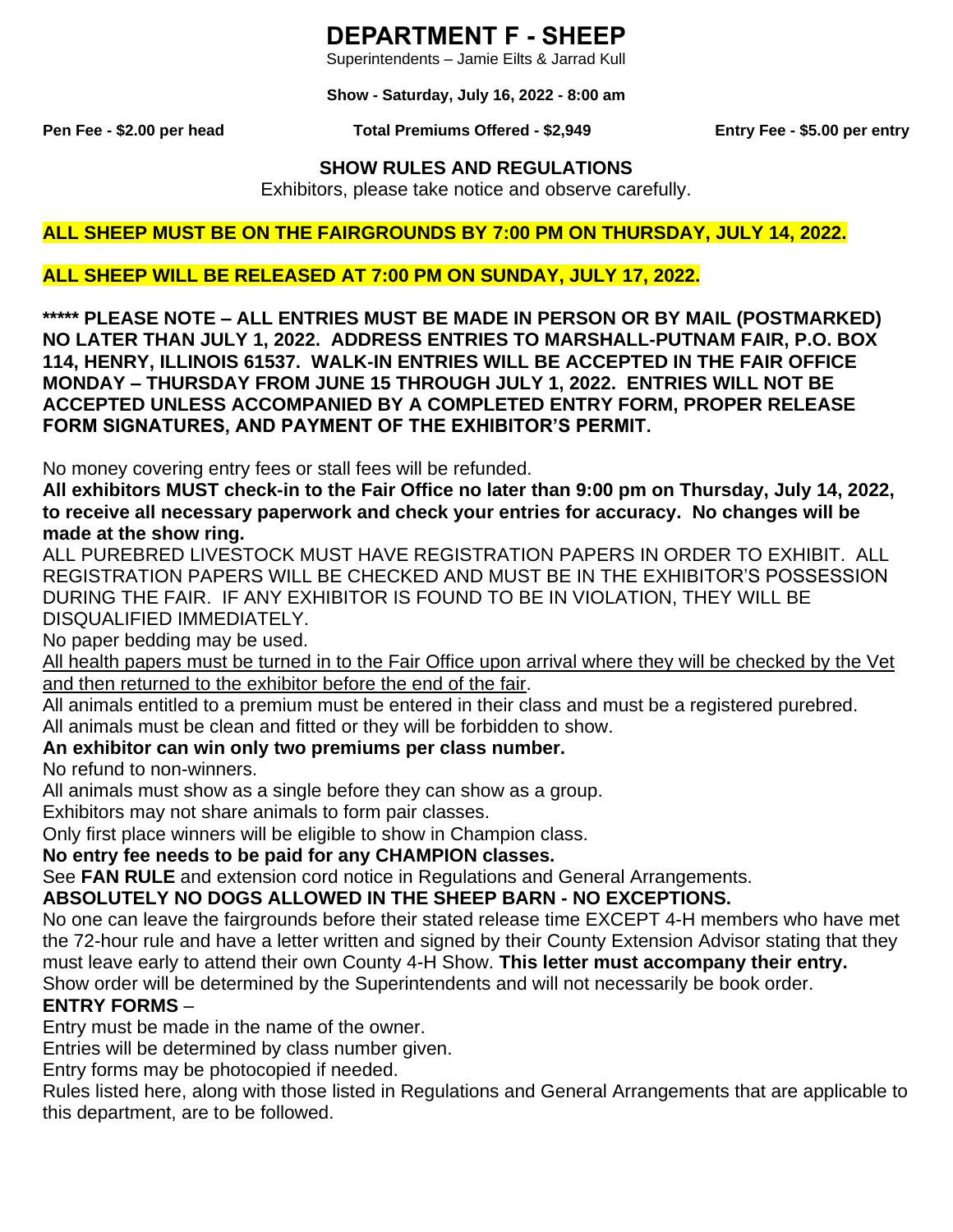#### **REGISTERED CLASSES**

# **SECTION 1 -** HAMPSHIRE **SECTION 2 -** SUFFOLK **SECTION 3 -** SHROPSHIRE **SECTION 4 -** DORSET

# **SECTION 5 -** SOUTHDOWN **SECTION 6 -** MONTADALE **SECTION 7 –** AOB **SECTION 100 –** CHAMPIONS

**If less than 10 entries in a breed, that breed will be moved to AOB classes.**

### **\*\*ALL AOB ENTRIES MUST BE REGISTERED.\*\***

Show order will be determined by Superintendent.

|                                | <b>Section</b> | <b>Section</b> | <b>Section</b> | <b>Section</b> | <b>Section</b> | <b>Section</b> | <b>Section</b> |                                                      | 1st  | 2 <sub>nd</sub> | 3rd  |
|--------------------------------|----------------|----------------|----------------|----------------|----------------|----------------|----------------|------------------------------------------------------|------|-----------------|------|
|                                |                | 2              | 3              | 4              | 5              | 6              |                | <b>Class Description</b>                             |      |                 |      |
| <b>CLASS</b><br><b>NUMBERS</b> | 100            | 200            | 300            | 400            | 500            | 600            | 700            | Sr. Ram lamb, born<br>between 9-1-21 and<br>12-31-21 | \$25 | \$18            | \$10 |
|                                | 101            | 201            | 301            | 401            | 501            | 601            | 701            | Jr. Ram lamb, born on<br>or after 1-1-22             | \$25 | \$18            | \$10 |

| Section 100 | 10 | 20 | 30 | 40 | 50 | 60 | 70 | <b>Champion Ram</b> | Ribbon |
|-------------|----|----|----|----|----|----|----|---------------------|--------|
|-------------|----|----|----|----|----|----|----|---------------------|--------|

|                                | <b>Section</b> | <b>Section</b> | <b>Section</b> | <b>Section</b> | <b>Section</b> | <b>Section</b> | <b>Section</b> |                                                      | 1st           | 2nd  | 3rd  |
|--------------------------------|----------------|----------------|----------------|----------------|----------------|----------------|----------------|------------------------------------------------------|---------------|------|------|
|                                |                | 2              | 3              | 4              | 5              | 6              |                | <b>Class Description</b>                             |               |      |      |
| <b>CLASS</b><br><b>NUMBERS</b> | 102            | 202            | 302            | 402            | 502            | 602            | 702            | Yearling Ewe, 1 year<br>old and under 2              | \$25          | \$18 | \$10 |
|                                | 103            | 203            | 303            | 403            | 503            | 603            | 703            | Sr. Ewe lamb, born<br>between 9-1-21 and<br>12-31-21 | \$25          | \$18 | \$10 |
|                                | 104            | 204            | 304            | 404            | 504            | 604            | 704            | Jr. Ewe lamb, born on<br>or after 1-1-22             | \$25          | \$18 | \$10 |
| Section 100                    | 15             | 25             | 35             | 45             | 55             | 65             | 75             | <b>Champion Ewe</b>                                  | <b>Ribbon</b> |      |      |

|                                | <b>Section</b> | <b>Section</b> | <b>Section</b> | <b>Section</b> | <b>Section</b> | <b>Section</b> | <b>Section</b> | <b>Class Description</b>                                    | 1st  | 2nd  | 3rd  |
|--------------------------------|----------------|----------------|----------------|----------------|----------------|----------------|----------------|-------------------------------------------------------------|------|------|------|
|                                |                |                | ື              |                |                |                |                |                                                             |      |      |      |
| <b>CLASS</b><br><b>NUMBERS</b> | 105            | 205            | 305            | 405            | 505            | 605            | 705            | Pair of Lambs<br>(Sr., Jr., Ram or Ewe,<br>Any Combination) | \$25 | \$18 | \$10 |

# **\*\*ONLY TWO ENTRY ALLOWED PER EXHIBITOR FOR PAIR CLASSES\*\***

| <b>CHAMPION CLASSES</b> |                     |                                                   |                |  |  |  |  |  |
|-------------------------|---------------------|---------------------------------------------------|----------------|--|--|--|--|--|
|                         | <b>CLASS NUMBER</b> | <b>CLASS DISCRIPTION</b>                          | <b>PAYOUTS</b> |  |  |  |  |  |
| <b>SECTION 100</b>      | 100                 | <b>Grand Champion Ram Over All Breeds</b>         | \$80 & ROSETTE |  |  |  |  |  |
|                         | 102                 | <b>Reserve Grand Champion Ram Over All Breeds</b> | \$55 & ROSETTE |  |  |  |  |  |
|                         | 103                 | <b>Grand Champion Ewe Over All Breeds</b>         | \$80 & ROSETTE |  |  |  |  |  |
|                         | 104                 | <b>Reserve Grand Champion Ewe</b>                 | \$55 & ROSETTE |  |  |  |  |  |

# **MARKET CLASSES ON THE NEXT PAGE.**